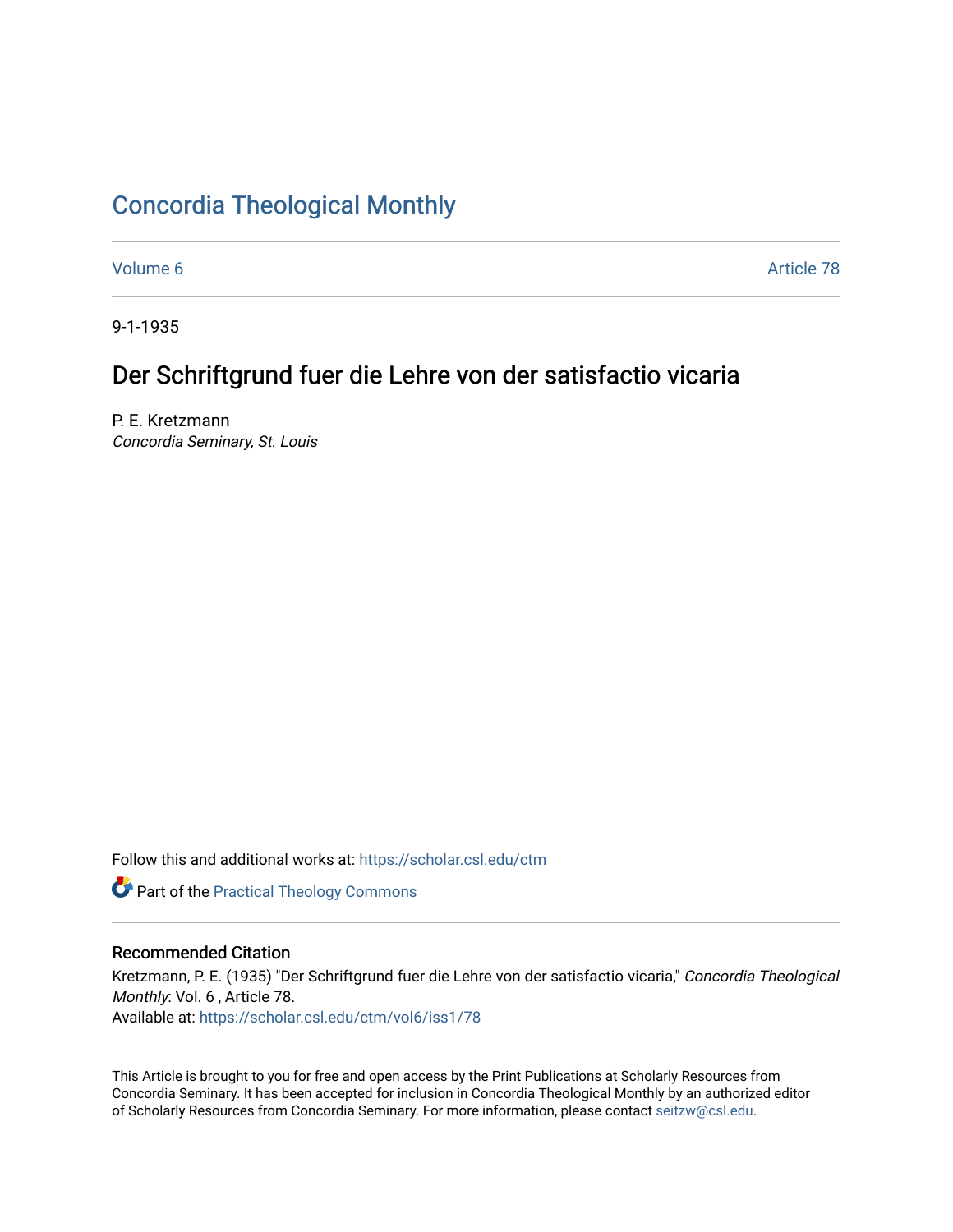Kretzmann: Der Schriftgrund fuer die Lehre von der satisfactio vicaria

#### Der Schriftgrund für die Lehre von der satisfactio vicaria. 687

## Der Schriftgrund für die Lehre von der satisfactio vicaria. (Fortsetzung.)

### 5. Chriftus hat bas Löfegelb bezahlt.

<sup>1</sup> 1 Kor. 6, 20: Erkauft nämlich wurdet ihr um einen Preis. Preiset darum Gott in eurem Leibe und in eurem Geiste, welche find Gottes.

Diefer Vers findet sich in dem Zusammenhang, wo der Apostel von dem unvergleichlichen Wert des Menschen, insonderheit des Wieders gebornen, handelt. Die rechte Auffassung des Begriffs von der Freiheit eines Christenmenschen betont die Gemeinschaft mit Gott und die völlige Ausschaltung alles Wesens, das den Leib in den Dienst der Sünde, spezifisch der Hurerei, stellt. Und des Apostels Ermahnung findet ihre Klimax in feinem Hintveis auf die Tatfache, daß der Leib eines jeden Menschen, infonderheit eines jeden Christen, Christo angehört. Indem der Apostel sich direkt an seine Leser wendet, ruft er ihnen zu: Wisset ihr nicht, daß euer Leib Tempel des Seiligen Geistes in euch ist, den ihr von Gott habt, und seid nicht euer selbst? In dem Tempel der Aphrodite in Korinth waren Hierodulen Briesterinnen, und fleischlicher Umgang mit diesen wurde als ein Weiheakt angesehen. Dagegen bes tont Paulus, daß folche Hurerei eine fchändliche Entweihung des wahren Tempels Gottes in dem Leibe des Christen bedeutet.

Darum ist sein Schlußargument so treffend und überwältigend: Erfauft nämlich wurdet ihr um einen Breis. Hier ist jedes Wort von der größten Wichtigkeit. Der Apostel nennt den Preis hier nicht, aber die Schrift zeigt zur Genüge, daß diese run eben nichts anderes ift als das teure Blut Chrifti (ripnov alpa, 1 Petr. 1, 18. 19). Bgl. Eph. 1, 7; Matth. 20, 28; Apol. 5, 9. Diefen Kaufpreis hat Chris ftus erlegt, damit hat er die Christen erkauft. Dabei ist das Verbum ayogáher ein Synonym von axodvrgovs, "erlöfen", "losłaufen", in welchem Sinne auch das Nomen in Kap. 1, 30 gebraucht wird. Vgl. Tit. 2, 14. Aber das leistere Verbum betont mehr die Art und Beife der Erlöfung, während eriteres das Eigentumsverhält= nis sonderlich hervorhebt. Christus hat das Lösegeld erlegt, er hat den Preis bezahlt, er hat fein teures Blut in den Tod gegeben, um uns und alle Menschen zu erlösen und zu befreien von der Sklaverei der Sünde, des Todes und der Hölle, auf daß wir sein eigen seien und in seinem Reiche unter ihm leben und ihm dienen.

Dies wird im letten Teile des Sates hervorgehoben: Preiset darum Gott in eurem Leibe und in eurem Geiste, welche find Gottes. Es besteht der innigste Zusammenhang zwischen der Bezahlung des Löfegeldes auf feiten Christi und dem Leben des Chriften als einem steten Lobpreis Gottes: die beiden Tatsachen sind Korrelate, wie die Partikel 81 zeigt. Christen sollen Gott preisen, seinen

1